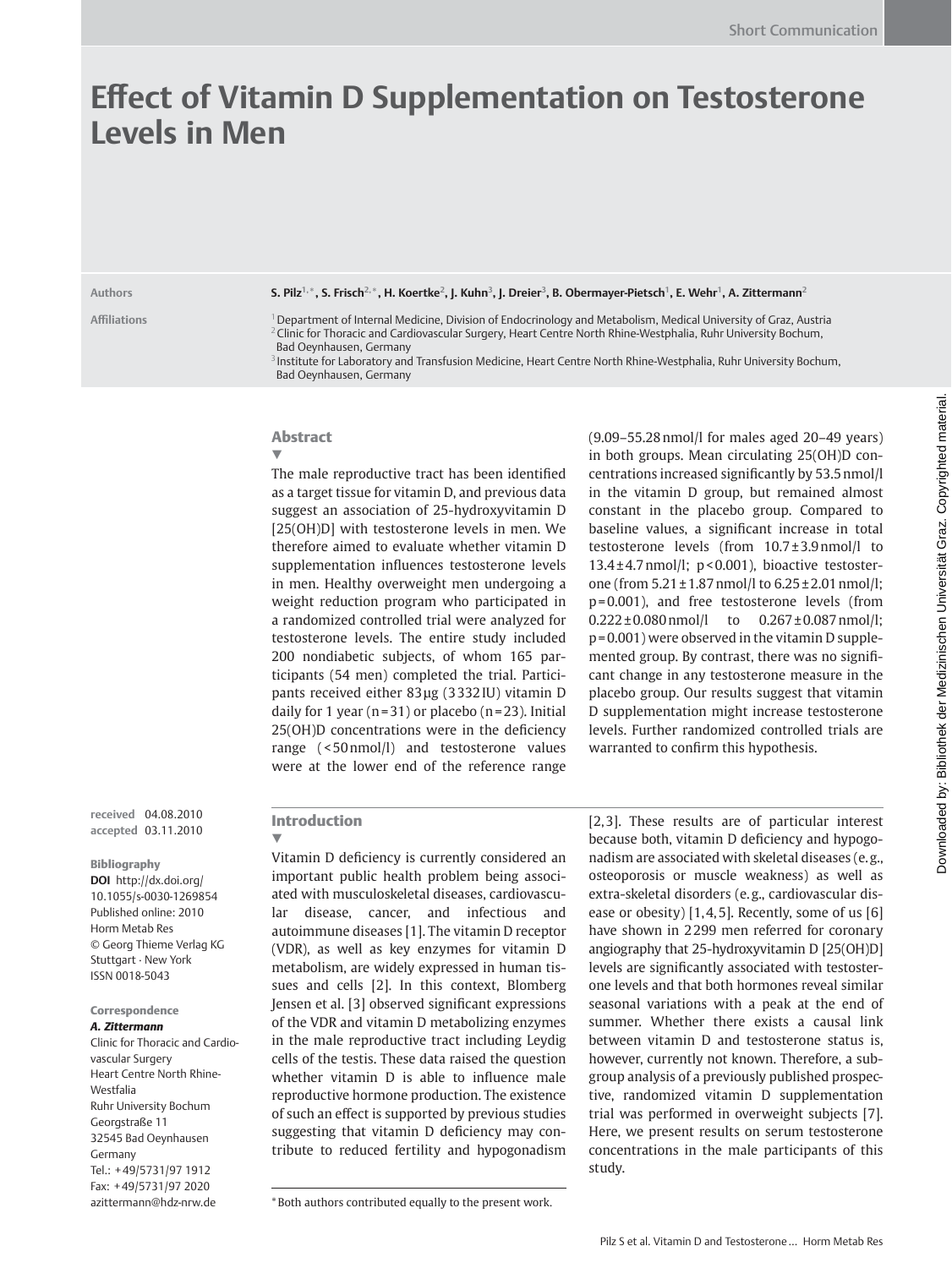#### **Table 1** Characteristics of the study groups at baseline and at the end of the study

| Parameter                | Placebo group     |                   | Vitamin D group   |                   | p-Value           |                                 |                          |
|--------------------------|-------------------|-------------------|-------------------|-------------------|-------------------|---------------------------------|--------------------------|
|                          | <b>Baseline</b>   | <b>Study end</b>  | <b>Baseline</b>   | <b>Study end</b>  | $2$ vs. $4$       | $2$ vs. $3$                     | 4 vs. 5                  |
| Number                   | 23                |                   | 31                |                   | $\qquad \qquad -$ | $\hspace{0.1mm}-\hspace{0.1mm}$ | $\qquad \qquad -$        |
| Age (years)              | $46.8 \pm 12.0$   |                   | $49.4 \pm 10.2$   |                   | 0.387             | $\qquad \qquad -$               | $\qquad \qquad -$        |
| Smokers (%)              | 56.5              |                   | 38.7              |                   | 0.271             | $\qquad \qquad -$               | $\overline{\phantom{m}}$ |
| Alcohol $(q/d)$          | $20.0 \pm 19.5$   | $14.1 \pm 15.3$   | $17.7 \pm 15.1$   | $15.3 \pm 13.8$   | 0.646             | 0.138                           | 0.703                    |
| 25(OH)D (nmol/l)         | $29.7 \pm 23.7$   | $35.5 \pm 8.1$    | $32.5 \pm 20.0$   | $86.4 \pm 68.8$   | 0.659             | 0.215                           | < 0.001                  |
| $1,25(OH)_{2}D$ (pmol/l) | $77.0 \pm 25.9$   | $97.4 \pm 32.9$   | $96.0 \pm 39.6$   | $127.7 \pm 94.3$  | 0.053             | 0.027                           | 0.100                    |
| PTH (pmol/l)             | $5.07 \pm 3.63$   | $4.13 \pm 1.48$   | $4.14 \pm 1.98$   | $3.54 \pm 1.76$   | 0.237             | 0.035                           | 0.040                    |
| Body weight (kg)         | $105.7 \pm 14.3$  | $99.0 \pm 13.5$   | $109.9 \pm 16.1$  | $104.0 \pm 17.2$  | 0.323             | < 0.001                         | < 0.001                  |
| BMI ( $\text{kg/m}^2$ )  | $32.5 \pm 3.8$    | $30.5 \pm 4.1$    | $33.1 \pm 3.9$    | $31.2 \pm 3.9$    | 0.609             | < 0.001                         | < 0.001                  |
| Albumin (mmol/l)         | $386 \pm 182$     | $302 \pm 125$     | $377 \pm 194$     | $297 \pm 186$     | 0.087             | 0.210                           | 0.896                    |
| SHBG (mmol/l)            | $26.3 \pm 13.7$   | $29.5 \pm 17.3$   | $31.0 \pm 10.3$   | $35.3 \pm 13.6$   | 0.153             | 0.046                           | 0.002                    |
| $TT$ (nmol/l)            | $11.8 \pm 4.0$    | $12.7 \pm 5.5$    | $10.7 \pm 3.9$    | $13.4 \pm 4.7$    | 0.317             | 0.355                           | < 0.001                  |
| BAT (nmol/l)             | $6.39 \pm 2.22$   | $6.59 \pm 2.33$   | $5.21 \pm 1.87$   | $6.25 \pm 2.01$   | 0.040             | 0.626                           | 0.001                    |
| $fT$ (nmol/l)            | $0.264 \pm 0.087$ | $0.278 \pm 0.097$ | $0.222 \pm 0.080$ | $0.267 \pm 0.087$ | 0.067             | 0.532                           | 0.001                    |

Data are shown as means ± SD. Inter-group comparisons were performed by unpaired *t* -test and intra-group comparisons by paired *t* -test

25(OH)D: 25-hydroxyvitamin D; 1,25(OH)<sub>2</sub>D: 1,25-dihydroxyvitamin D; PTH: parathyroid hormone; BMI: body mass index; SHBG: sex-hormone binding

## Subjects and Methods

### ▼

 Study subjects were derived from a weight reduction program over 12 months, which included a daily supplementation of either 83 μg (3332 IU) vitamin D or placebo as part of a doubleblind randomized controlled trial [7]. Details on the study design and major outcomes of the trial have been published previously [7]. Out of 200 nondiabetic individuals (62 men) who were included in the study, 165 (54 men) completed the trial. Only male study subjects were analyzed for the present work. The number of dropouts (3 men in the placebo and 5 men in the vitamin D group) did not differ significantly between groups  $(p=0.745)$ . The original study was registered at clinical trials.gov as NCT004493012.

 Participants were continuously recruited from December 2005 to October 2006 throughout the year. Fasting blood samples were drawn at study begin and after 1 year. Specimens were centrifuged at room temperature. Thereafter, serum aliquots were stored at − 80 ° C until analyses. To avoid inter-assay variations, the samples of each participant were analyzed within the same assay run. Concentrations of 25(OH)D were determined by means of a radioimmunoassay (DiaSorin, Stillwater, MN, USA) with an intra-assay CV of <7%. According to Holick [1], vitamin D deficiency is defined as a 25(OH)D level of less than 50 nmol/l, whereas a level of 52.5-72.5 nmol/l indicates a relative insufficiency, and a level of 75 nmol/l or greater indicates sufficient vitamin D. The serum concentrations of 1,25-dihydroxyvitamin  $D[1, 25(OH)_2D]$  were measured by a test kit provided by Immundiagnostik (Bensheim, Germany). The serum levels of parathyroid hormone (PTH), total testosterone (TT), and sex hormone binding globulin (SHBG) were analyzed by using the Immulite 2000 system (Siemens, Munich, Germany). The reference range for total testosterone is 9.09-55.28 nmol/l for males aged 20-49 years and  $6.28 - 26.30$  nmol/l for males aged  $\geq 50$  years. The SHBG reference range for males is 13-71 nmol/l. The within-run and total coefficients of variation for SHBG and testosterone are 2.5% and 5.2%, respectively. Serum albumin was measured by using the Architect autoanalyzer (Abbott, Wiesbaden, Germany). Bioactive testosterone (BAT; reference range: 2.14-13.60 nmol/l) and free testosterone (fT; reference range: 0.090-0.580 nmol/l) were calculated according to Vermeulen et al. [8].

Baseline characteristics stratified by treatment group (vitamin D vs. placebo) are presented as means ± SD for continuous variables. Intra-group comparisons (paired *t* -test) rather than intergroup comparisons were used at the end of the study because no sex-stratified randomization at baseline was performed. Statistical analyses were performed by SPSS 16.0 (SPSS Inc, Chicago, USA) and a p-value below 0.05 was considered statistically significant.

## **Results**

## ▼ Baseline characteristics of the 54 male patients who completed the trial are shown in **○ Table 1**. At study entry, mean 25(OH)D concentrations were in the deficiency range in both groups. During follow-up, weight loss was  $5.9 \pm 5.3$  kg (p < 0.001) in the vitamin D group and  $6.6 \pm 5.7$  kg in the placebo group ( $p < 0.001$ ), and thus similar in both groups. Circulating 25(OH)D increased by  $53.5 \pm 65.3$  nmol/l to  $86.4 \pm 68.8$  nmol/l in the vitamin D group  $(p < 0.001)$ , but increased only nonsignificantly in the placebo group (increase by  $5.8 \pm 21.3$  nmol/l to  $35.5 \pm 18.0$  nmol/l; p = 0.215). PTH decreased in the placebo and vitamin D group (decrease by  $0.94 \pm 3.09$ ; p=0.035, and  $0.60 \pm 1.67$ ; p=0.040, respectively), whereas  $1,25(OH)_2D$  tended to increase in both groups (increase by 20.4±41.0; p=0.027 and 21.7±106.0; p = 0.100, respectively). At baseline, mean testosterone values were at the lower end of the reference range in both groups. By comparing baseline testosterone values with follow-up values in the placebo group no significant change in  $TT(11.8 \pm 4.0 \text{ nmol/l})$ vs.  $12.7 \pm 5.45$  nmol/l, p=0.355), BAT  $(6.39 \pm 2.22$  nmol/l vs.  $6.59 \pm 2.33$  nmol/l, p=0.626) or fT  $(0.264 \pm 0.087$  nmol/l vs.  $0.278 \pm 0.097$  nmol/l,  $p = 0.532$ ) was found. In the vitamin D group, however, a significant increase in all measures of testosterone status was observed. TT increased from  $10.7 \pm 3.9 \text{ nmol/l}$ to  $13.4 \pm 4.7$  nmol/l (p < 0.001), BAT from  $5.21 \pm 1.87$  nmol/l to  $6.25 \pm 2.01$  nmol/l (p=0.001) and fT from 0.222 $\pm$ 0.080 nmol/l to  $0.267 \pm 0.087$  nmol/l (p=0.001). In the placebo group, there were nonsignificant trends for seasonal differences in 25(OH)D and testosterone values. Compared with men recruited in the summer half-year (mid April to mid October; n = 12), men recruited in the winter half-year (mid October to mid April;  $n = 11$ ) had lower values of 25(OH)D (21.8 ± 9.8 nmol/l vs. 37.4 ± 30.0 nmol/l;